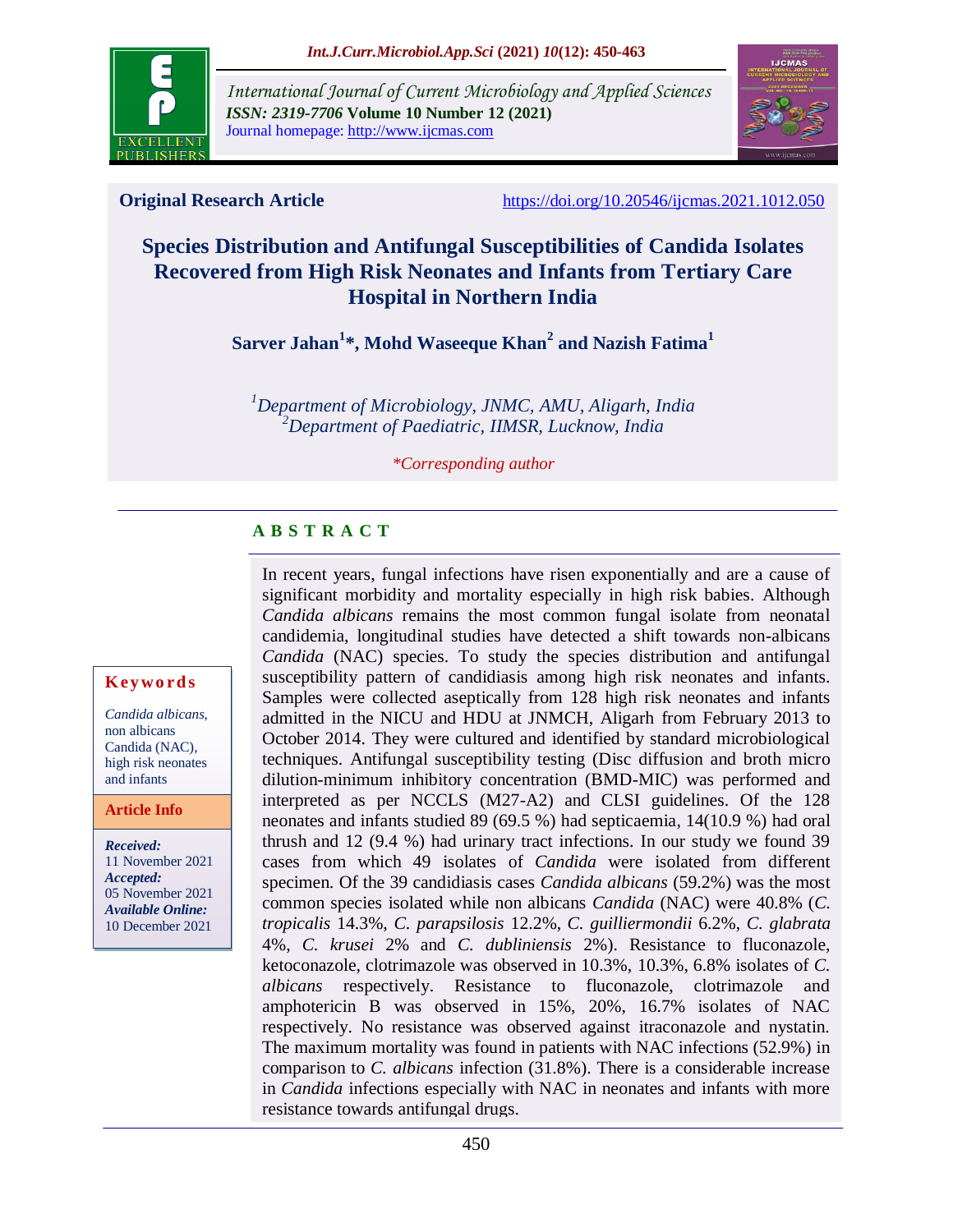# **Introduction**

Candida is capable of causing infections in both immunocompetent as well as immunocompromised hosts but the incidence of candidiasis is more in immunecompromised individuals especially high risk babies neonates and infants (1,2). The incidence of candidiasis has increased dramatically over the past three decades (3). In hospitalized neonates and infants, Candida has evolved as an important cause of life threatening invasive infections, particularly in very low birth weight (VLBW) infants (2). These babies regardless of birth weight, size or gestational age, have a greater than average chance of mortality or morbidity, especially up to one year of life. Importance of *Candida* species in nursery and intensive care units (ICUs) is increasingly being recognized (2,4). Correct identification of clinical yeast isolates has become essential for optimal clinical management. Ever-increasing numbers of immunosuppressed patients, a widening range of recognized pathogens, and the discovery of resistance to antifungal drugs are contributing factors to this necessity (5).

Antifungal susceptibility testing is still in its infancy as compared to antibacterial susceptibility testing. Various methods like disc diffusion, agar dilution, broth dilution etc are widely used (6). The development of the National Committee for Clinical Laboratory Standards (NCCLS) reference method (M-27A) for broth dilution method for antifungal susceptibility testing has been an important tool in standardizing susceptibility testing. More recently, addition of colorimetric dyes like Alamar blue to the microdilution procedure and use of E test has resulted in increased consistency and reliability of results.

Infection due to NAC spp. is clinically indistinguishable from that caused by *C. albicans,* but are more resistant to routinely

used antifungal drugs (7). Therefore prompt identification of infecting species along with in vitro antifungal susceptibility testing is very important for prevention of emergence and spread of drug resistant Candida spp (8). It has been suggested that emergence of Candida spp. other than *C.albicans* is mostly due to the selection of less susceptible species by the pressure of antifungal agents such as fluconazole.

The increased isolation rates of nonalbicans Candida species and a gradual shift in the antifungal susceptibility profile have underlined the need to monitor laboratory data for possible emergence of resistance and to select most appropriate antifungal agent for therapy.

Taking into consideration the above mentioned facts, the present study was undertaken to isolate and characterize the Candida species from the infections of neonates and infants and to study the antifungal susceptibility pattern of the isolates.

#### **Materials and Methods**

The present study was carried out in the Department of Microbiology J. N. Medical College, AMU, on 128 high risk neonates and infants admitted in the NICU and in the HDU of Department of Paediatrics, during the period of one and half years from 2013 to 2014. Various clinical specimens including blood, tracheobronchial aspirate, oral swab, ear swab, CSF and urine were collected.

Specimens like endotracheal aspirate, urine, oral swab etc., were subjected to direct microscopy by making a lactophenol cotton blue(LCB) mount and /or a Gram stained smear. The samples were inoculated on to Sabouraud's dextrose agar as the main isolation medium. For blood samples, Approximately 1 to 2 ml of blood was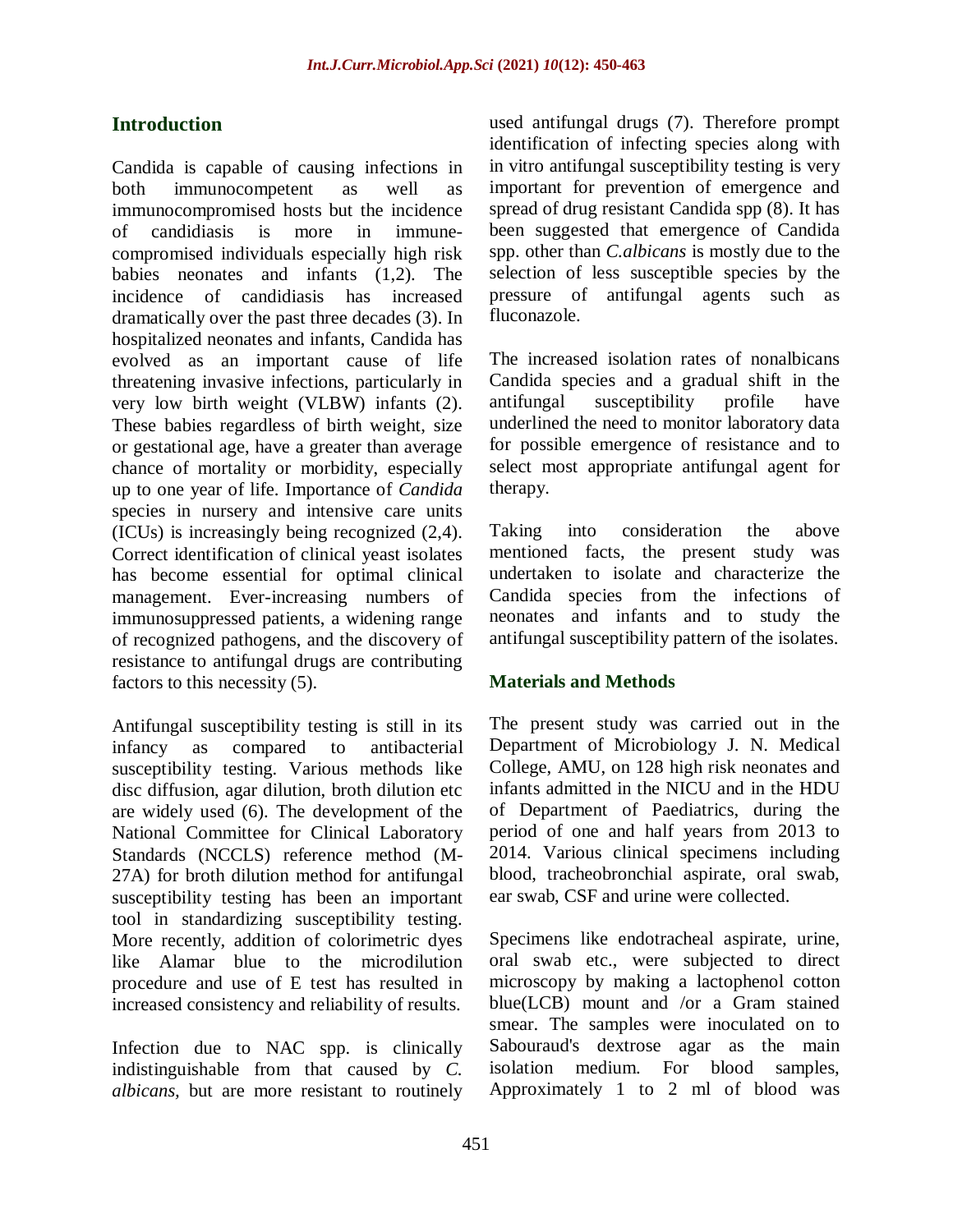collected under aseptic precautions and inoculated in biphasic brain heart infusion medium. The culture medium was incubated at 37°C for a week or longer if required. Subculture was done on third, fifth, and seventh day. All the *Candida* isolates were subjected to germ tube test using normal human serum. Colonies were identified up to the species level on the basis of colony characteristics, morphology on Corn meal agar, growth on Hi- CHROME *Candida* agar, carbohydrate fermentation, and assimilation patterns (9,10).

The procedure followed was in accordance with the ethical standards of the responsible committee and informed written consent was taken prior to every procedure.

All the isolates were screened for antifungal susceptibility testing by the Disk Diffusion method modified by Chakrabarti *et al.,* (11) using yeast nitrogen base-glucose (YNBG) agar. The antifungal agents tested were Amphotericin B, Nystatin, Ketoconazole, Clotrimazole, Fluconazole and Itraconazole (HiMedia Laboratories, Mumbai, India). The broth micro dilution-minimum inhibitory concentration (BMD-MIC) of the isolates was performed for the fluconazole, ketoconazole and amphotericin B using RPMI medium and MOPS buffer. MIC results were interpreted as per NCCLS (M27-A2) (12) guidelines. Isolates showing fluconazole MIC  $\leq 8$  µg/ml were regarded as susceptible, 16-32 μg/ ml as dose-dependent susceptible and  $> 64$  μg/ml as resistant. The quality control test was performed by using the strains of *Candida parapsilosis* (ATCC 22019), *Candida krusei* (ATCC 6258) and *Candida albicans* (ATCC 90028).

#### **Statistical Methods**

The 'chi-square' test and the Student's 't' test were used to compare the data. A 'p' value

of< 0.05 was taken as indicative of statistical significance, and a 'p' value of  $\leq 0.01$  was considered highly significant.

#### **Results and Discussion**

One hundred and twenty eight high risk neonates and infants were included in the study.

The maximum number of patients included had septicaemia in 89 (69.5 %) cases followed by oral thrush in 14(10.9 %) cases and urinary tract infections in 12 (9.4 %) cases. Other presentation included in the study were chronic suppurative otitis media (CSOM) (3.9%), pneumonia (3.1%) and meningitis (3.1%) (Fig 1).

It can be seen that out of a total of 128 patients, Candida could be isolated in 39 (30.5%) cases (Table 1).

The maximum number of Candida isolates were found from patients with septiceamia (59.2%) followed by cases of oral thrush (16.3%) and cases of urinary tract infections (14.3%) (Table 2).

*Candida albicans* (59.2%) was the most common species isolated from neonates and infants suffering from candidiasis while non albicans *Candida* were 40.8%. In non albicans *Candida*, *Candida tropicalis* (14.3%) was most frequently isolated spp. followed by *Candida parapsilosis*(12.2%),*Candida guilliermondii* (6.2%), *Candida glabrata*(4%), *Candida krusei* (2%) and *Candida dubliniensis* (2%) (Table 3).

The most common specimen from which Candida was isolated included blood 29 (59.2%) and oral swab 8 (16.3%). The most common species of Candida isolated from almost all the specimen was *Candida albicans*  followed by *Candida tropicalis* from the non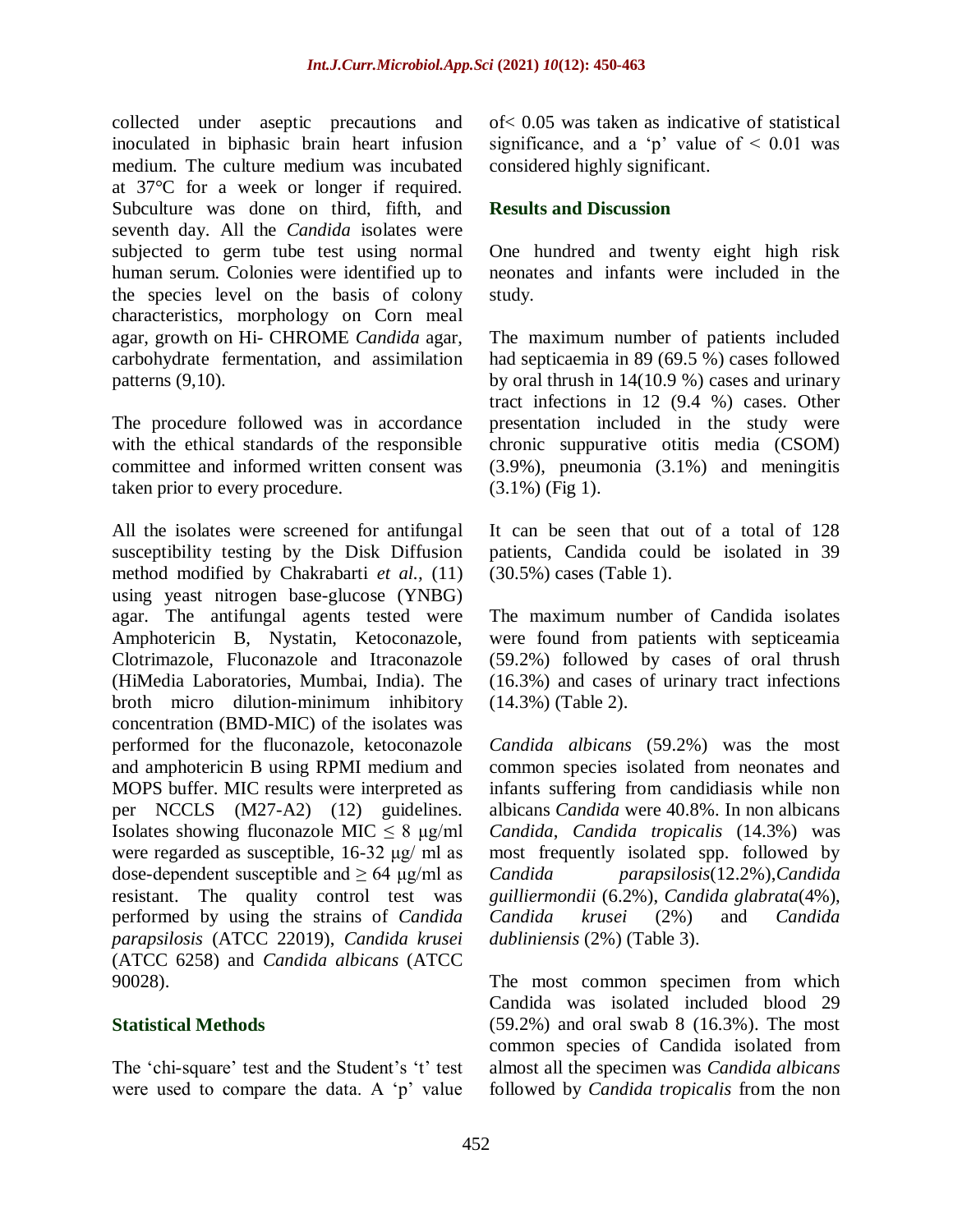albicans *Candida* group (Table 4). 41.4% *C.albicans* and 58.6% non albicans *Candida*  was isolated from blood sample.(Fig 2)

Table 5 shows that all the isolates were susceptible to nystatin and Itraconazole. Resistance was observed in 12.2% isolates to fluconazole and clotrimazole, 6.1% isolates to ketoconazole and 2% isolates to amphotericin B.

Table 6 shows that out of a total of 49 isolates, 87.8% isolates were sensitive to clotrimazole and fluconazole, 93.9% to ketoconazole, 98% to amphotericin B and 100% each to nystatin and itraconazole. Resistance to fluconazole was observed in 3(10.3%) isolates of *C. albicans* and 3(15%) of NAC isolates. Among NAC 14.3% of *C. tropicalis* and 100% of *C. dubliniensis* and 100% of *C. krusei* were fluconazole resistant. Resistance to clotrimazole was seen in 6.8% isolates of *C. albicans* and 20% of NAC. Among NAC 28.5% of *C. tropicalis*, 33.3% of *C. guilliermondii*, 100% of *C. krusei* were resistant to clotrimazole. Resistance to ketoconazole was observed in 10.3% isolates of *C.albicans* and none of the NAC. Resistance to amphotericin B was observed in 16.7% isolates of *C. parapsilosis*. No resistance was observed against itraconazole and nystatin.

It was observed that 3.4% isolates of *C. albicans* had MIC value of 32µg/ ml. 6.9% of *C. albicans* and 14.3% of *C. tropicalis* had a MIC value of  $>32$   $\mu$ g/ ml and 100% of *C.dubliniensis* had a MIC value of 64 µg/ ml. This showed that 6.9% isolates of *Candida albicans* were resistant to fluconazole and 1(3.4%) isolate was dose dependent sensitive, while 1(16.7%) isolate of *C. tropicalis* and 1(100%) isolate of *C.dubliniensis* were resistant to fluconazole. Overall 10.2% *Candida* spp. were resistant to fluconazole (Table 7). It was observed that 2 (6.9%)

isolates of *C.albicans* and 1(100%) isolate of *C.dubliniensis* had MIC value of  $> 0.125 \text{ µg}$ ml which showed that they were resistant to ketoconazole.6.1% of Candida isolates were resistant to ketoconazole.(Table 8)

It was observed that only 1(16.7%) isolate of amphotericin B had MIC  $>1\mu g/ml$  i.e. it was resistant while rest of 83.3% isolates were sensitive to amphotericin B.(Table 9)

A total of 128 children suffering from various clinical diseases, categorized into different predefined high risk groups were included in the study to determine the profile of Candida infections with respect to the predominant species, pathogenic characteristics and antifungal susceptibility analysis of the isolates in high risk neonates and infants.

The most commonly identified patient group in this study were neonates and infants with septicaemia (69.6%), followed by patients with oral thrush (10.9%), urinary tract infection (9.4%).The other group included patient with pneumonia (3.1%), meningitis (3.1%) and ear infection (3.9%). Thus, the study group compromised of a varied patient population with different clinical diagnosis.

Overall the rate of Candida isolation from various specimens in our study group was 30.5%. *C.albicans* formed the largest group (59.2%) of Candida species isolated in this study. Pfaller *et al.,* (13) had reported 66%, Altuncu E (14) 66%, Belet N (15) 65.7%, Ariff S (16) 55% of *Candida albicans* isolation in their respective studies. Indian studies which reported almost similar findings were S Narain (53.3%)(17), Kaur R (50%)(18). However, Kotwal A *et al.,* noted a much higher prevalence of *C.albicans* (78.1%)(19). However certain other Indian studies showed non albicans Candida species as the most frequently isolated species. S Shivprakashan (20), Goel N (21), R.J.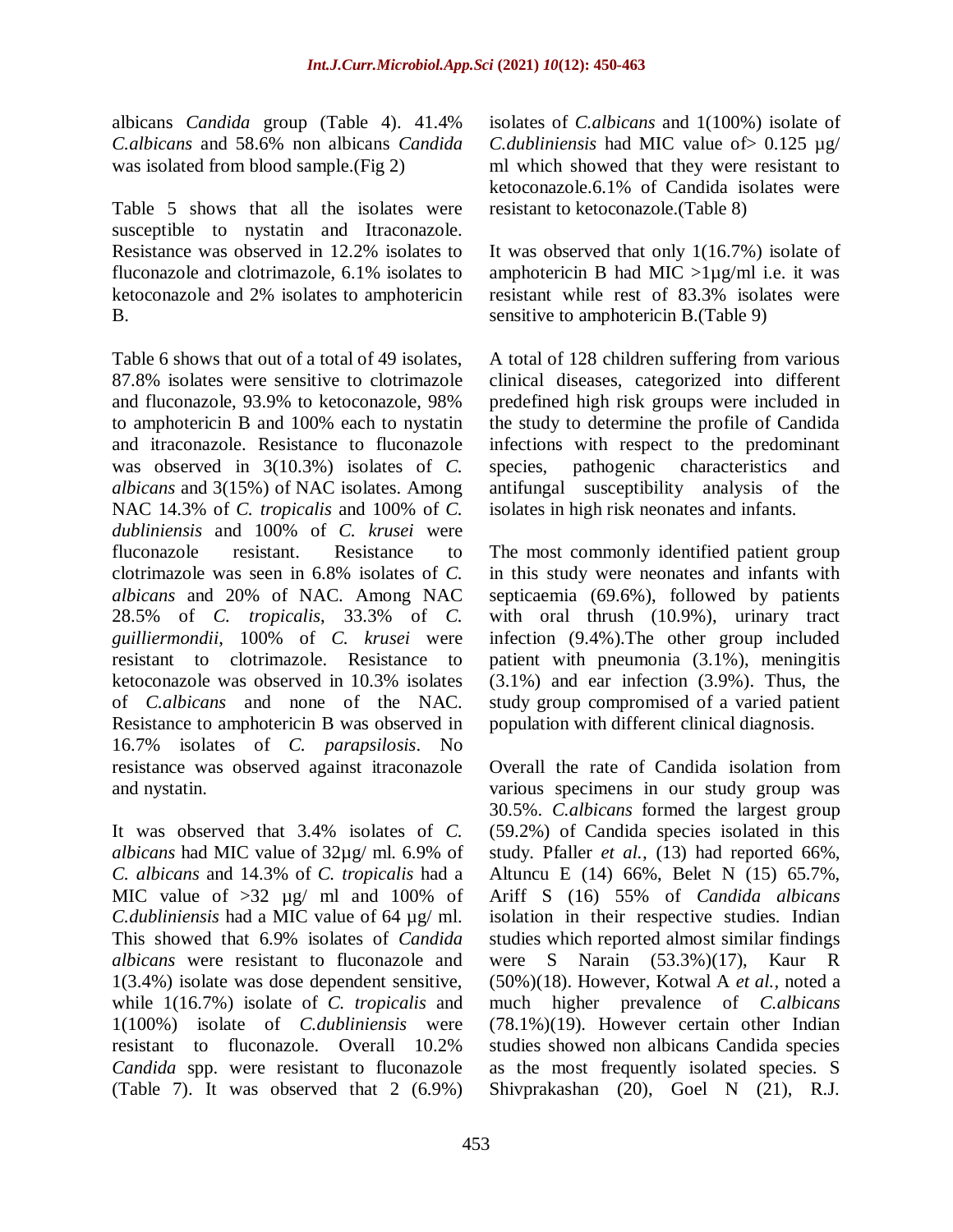Kothavade (22), Deorukhkar SC *et al.,* (23), Deepak J. *et al.,* (24) they showed *C.tropicalis* as the most frequently isolated species. This species variation may be due to the differences in empiric or prophylaxis practices.

The spectrum of candidiasis varies from country to country. Although *C.albicans*  remains the most common isolated spp. from cases of candidemia in USA, Europe, and South America (Brazil), its prevalence is decreasing over the time and non albicans Candida spp. are increasing. The ARTEMIS Surveillance Study which was carried out over a period of 6.5 years (1997–2003) in 127 medical centers in 39 countries has shown an increase in the prevalence of Candida species like *C. tropicalis* (4.6% in 1997 to 7.5% in 2003) and *C. parapsilosis* (4.2% in 1997 to 7.3% in 2003) (13,25). This particular surveillance study showed a 2 to 10-fold increase in the isolation rates of rare species like *C. guillermondii*, *C. kefyr and C. rugosa.*

Although *C. albicans* was the most commonly isolated species (59.2%) in our study non albicans Candida (NAC) also substantially caused candidiasis. The next most common isolate, *C. tropicalis* formed 14.3% of the total isolates. Kontoyiannis *et al.,* (26) and Ariff S (16) also observed *C. tropicalis* as the second most common Candida species after *Candida albicans* to cause candidiasis. S Narain (17), Gelotar P *et al.,* (27), Kaur R (18), from India reported 23.3%, 36% and 40% of isolation rate of *C. tropicalis* respectively. *C. tropicalis* is becoming an increasingly frequent pathogen in NICU.

*C. parapsilosis* was the third common species isolated (12.2%). In contrast to our study *C. parapsilosis* has been reported as the second most common spp. in neonates in many western studies. (15, 28, 29). Fairchild (30) and Kaufmann (1) have found *C. glabrata* as the most common emerging spp. Occurrence

of *C. glabrata* sepsis was noted commonly in patients with significant higher gestational age and birth weight compared to sepsis with non glabrata spp. *C. glabrata* was the second most common NAC spp. isolated in the study conducted by Deorukhkar SC *et al.*, (23). However, we found a much lower incidence of infection by *C. glabrata* (4.1%). According to several investigators, the increase in the frequency of infections has paralleled the increased use of fluconazole in some hospitals. In a more recent study, however, investigators described the association between *C. glabrata* infection and amphotericin B use rather than fluconazole (31). Other less commonly isolated Candida spp., in order of frequency included *C. guilliermondii* (6.2%), *C. dubliniensis* (2%) and *C. krusei* (2%).

Among the patients in whom Candida was isolated, the most common group was neonates and infants with septicaemia (59.2%). The other major patients group with candidiasis included those with oral thrush (16.3%), UTI (14.3%), meningitis (4.1%), ear infection (4.1%), pneumonia (2%). This is in agreement with the findings of Altuncu E *et al.,* (14).

In the present work we studied the susceptibility pattern of various Candida isolates to six antifungal agents, which included Fluconazole, Ketoconazole, Clotrimazole, Itraconazole, Amphotericin B and Nystatin by disk diffusion method. Further, the MIC values of the Candida isolates were evaluated for fluconazole, ketoconazole and amphotericin B by microbroth dilution method. The susceptibility pattern of *Candida* isolates shows that 87.8% isolates were susceptible to fluconazole and clotrimazole, 93.9% isolates were susceptible to ketoconazole, 98% to amphotericin B and all the isolates (100%) were susceptible to each nystatin and itraconazole. Resistance was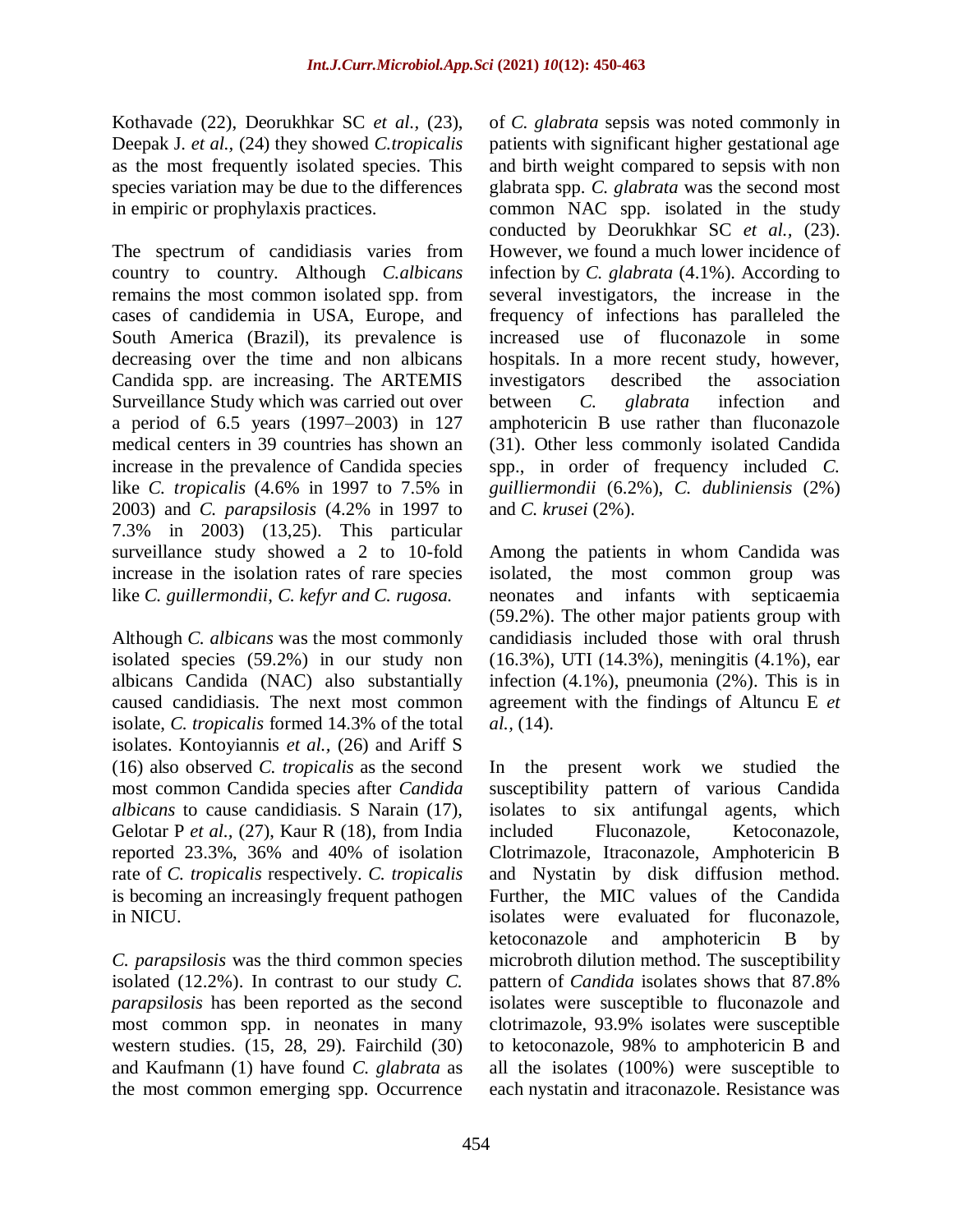observed in 12.2% isolates to fluconazole and clotrimazole, 6.1% isolates to ketoconazole and 2% isolates to amphotericin B. These findings are in agreement with a study conducted Xess *et al.,* (32) who reported 11.7% resistance to fluconazole and Belet N *et al.,* (15) (8.5%). In contrast to our study Narang *et al.,* (33) and Kotwal *et al.,* (19) found a higher rate of fluconazole resistance (24% and 26% respectively).

In this study we found more resistance to azole group of antifungal agents as compared to amphotericin B in Candida isolates similar to the study by Changdeo S. Aher (34). Azole resistance in Candida spp. is of concern because these drugs are frequently used as therapeutic alternatives to amphotericin B. Azole group of antifungal agents are preferred because they are easy to administer and are less nephrotoxic. In our study resistance to fluconazole was observed in 10.3% isolates of *C. albicans*. Similar susceptibility of *C.albicans* isolates was also reported by Mokaddas *et al.,* (35), Fadda *et al.,* (36) and M.W. Rizvi *et al.,* (37). In India, there is a lack of multicentric studies regarding antifungal susceptibility pattern. However, there are few studies from different parts of the country which give some idea regarding the epidemiology of antifungal resistance among candidemia isolates. Recently azole resistance was seen more common in NAC spp. as compared to *C. albicans*, we also found a higher rate of fluconazole resistance among NAC (15%) as compared to *C. albicans* (10%). Deorukhkar *et al.,* (23) also found a higher drug resistance among NAC isolates. Among *C. tropicalis* 1 (14.2%) and 2 (28.6%) isolates were fluconazole and clotrimazole resistant respectively. Fluconazole resistance was observed in 27.3% of NAC spp. 14.2% of *C. tropicalis* and 100%

#### of *C. dubliniensis* and 100% of *C. krusei*.

Fluconazole (or Azole) resistance is predominantly the consequence of previous exposure to fluconazole (or other azoles), particularly repeated and long-term exposure (38).

Roildes *et al.,* (28), from Greece reported that all the isolates were susceptible to AMB, and 97.5% were susceptible to azoles. However, one of the three *C. tropicalis* isolates was found resistant to azoles. Rowen *et al.,*(39) reported that 7.5% of non-albicans Candida blood isolates were non susceptible to fluconazole. The very low rate of azole resistance in their study may be related to the treatment policy in use at their center i.e. no systemic or topical antifungal agents are used prophylactically, and their empiric use is restricted only to few cases.

Overall, 97.3% of the Candida BSIs isolates tested were susceptible to fluconazole, which further confirms the infrequent fluconazole resistance among *C. albicans*, *C. parapsilosis*, and *C. tropicalis* reported in a recent global survey (40). The increase in the rate of fluconazole resistance in *C.tropicalis* is of concern because this species is one of the most commonly isolated NAC spp. and fluconazole is the most common antifungal agent used for the treatment of various types of candidiasis (8). Oberoi J K *et al.,* (41), found *C. tropicalis*, as the most common species isolated and was 90.5 per cent susceptible to fluconazole, whereas *C. parapsilosis* and *C. glabrata* showed lower sensitivity rates of 66.1 and 60.8 per cent, respectively. Deepak J. *et al.,* (24) found a significant proportion of *C. tropicalis* isolates were resistant to azoles especially fluconazole.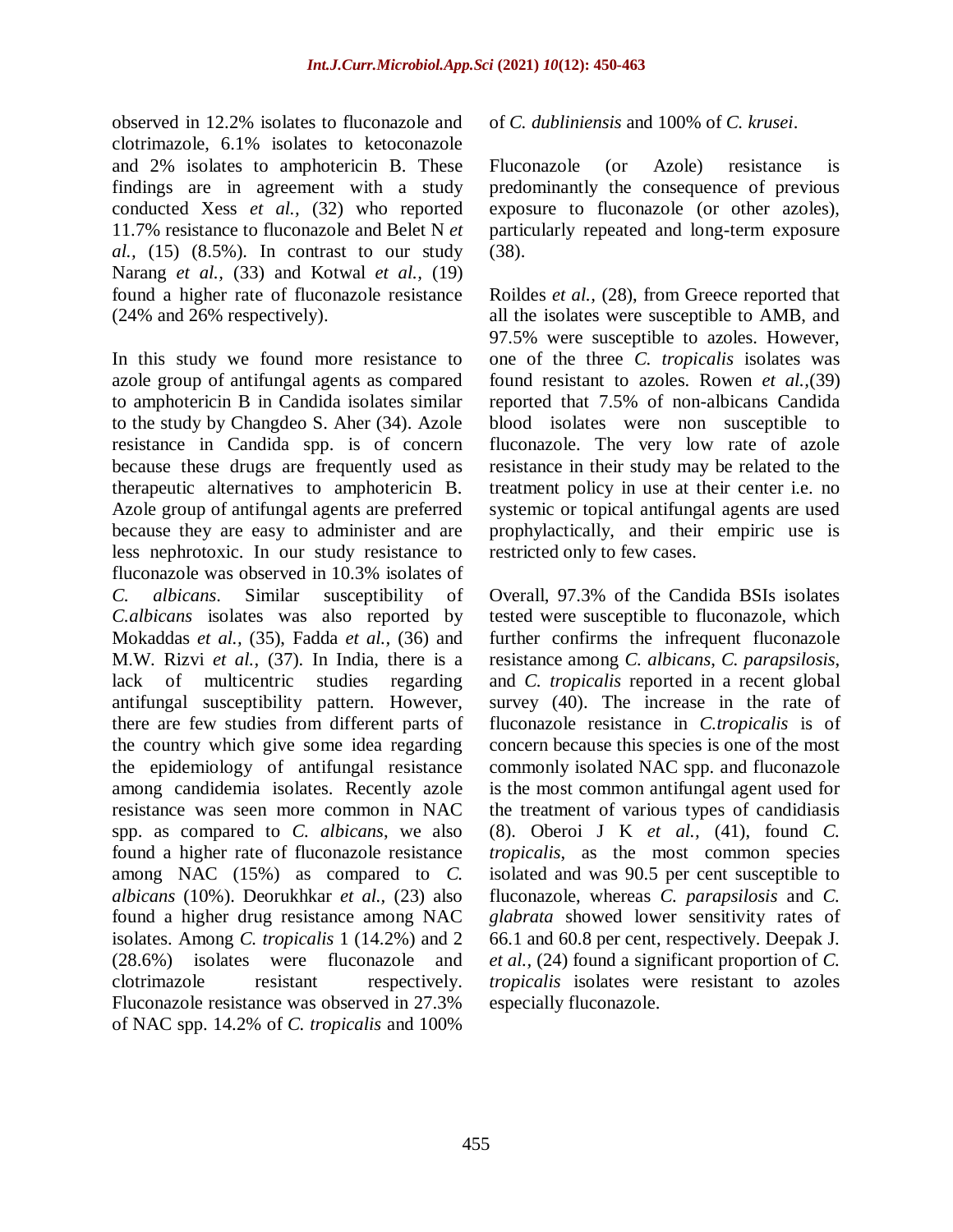**Table.1** Prevalence of Candida infection among neonates and infants in the study group

 $(n = 128)$ 

| <b>Isolate</b>           | No. of cases | $\frac{0}{0}$ |
|--------------------------|--------------|---------------|
| Candida spp. isolated    | 39           | 30.5          |
| No Candida spp. isolated | 89           | 69.5          |
| <b>Total</b>             | 128          | 100           |

**Table.2** Distribution of Candida isolates in relation to clinical diagnosis in neonates and infants with candidiasis.

| <b>Clinical diagnosis</b> | No. of<br>patients | <b>Sample</b>              | No. of isolates | $\frac{0}{0}$ |
|---------------------------|--------------------|----------------------------|-----------------|---------------|
| <b>Septicaemia</b>        | 25                 | Blood(23)                  | 29              | 59.2          |
|                           |                    | blood $(3)$ +urine $(3)$ * |                 |               |
|                           |                    | blood(3)+oral swab(3)*     |                 |               |
| <b>Oral thrush</b>        | 5                  | Oral swab                  | $5+3*=8$        | 16.3          |
| <b>UTI</b>                | $\overline{4}$     | Urine                      | $4+3*=7$        | 14.3          |
| <b>CSOM</b>               | $\overline{2}$     | Ear swab                   | 2               | 4.1           |
| <b>Meningitis</b>         | $\overline{2}$     | CSF                        | $\overline{2}$  | 4.1           |
| Pneumonia                 |                    | Endotracheal aspirate      |                 | 2             |
| <b>Total</b>              | 39                 |                            | 49              | 100           |

\**3 urine and 3 oral swab Candida isolates were from septicaemia patients.*

## **Table.3** Candida spp. isolated from patients in the study group

|                            |                   |                |                | $(n=49)$ . |
|----------------------------|-------------------|----------------|----------------|------------|
| Candida spp.               | No. of isolates   | $\frac{0}{0}$  |                |            |
| Candida albicans           | <b>C.albicans</b> | 29             | 59.2           |            |
| $\left( 29\right)$         |                   |                |                |            |
| <b>Nonalbicans Candida</b> | C.tropicalis      |                | 14.3           | 40.8       |
| (20)                       | C.parapsilosis    | 6              | 12.2           |            |
|                            | C.guilliermondii  | 3              | 6.2            |            |
|                            | C.glabrata        | $\overline{2}$ | 4.1            |            |
|                            | C.dubliniensis    |                | $\overline{2}$ |            |
|                            | C.krusei          |                | $\overline{2}$ |            |
| <b>Total</b>               |                   | 49             | 100            |            |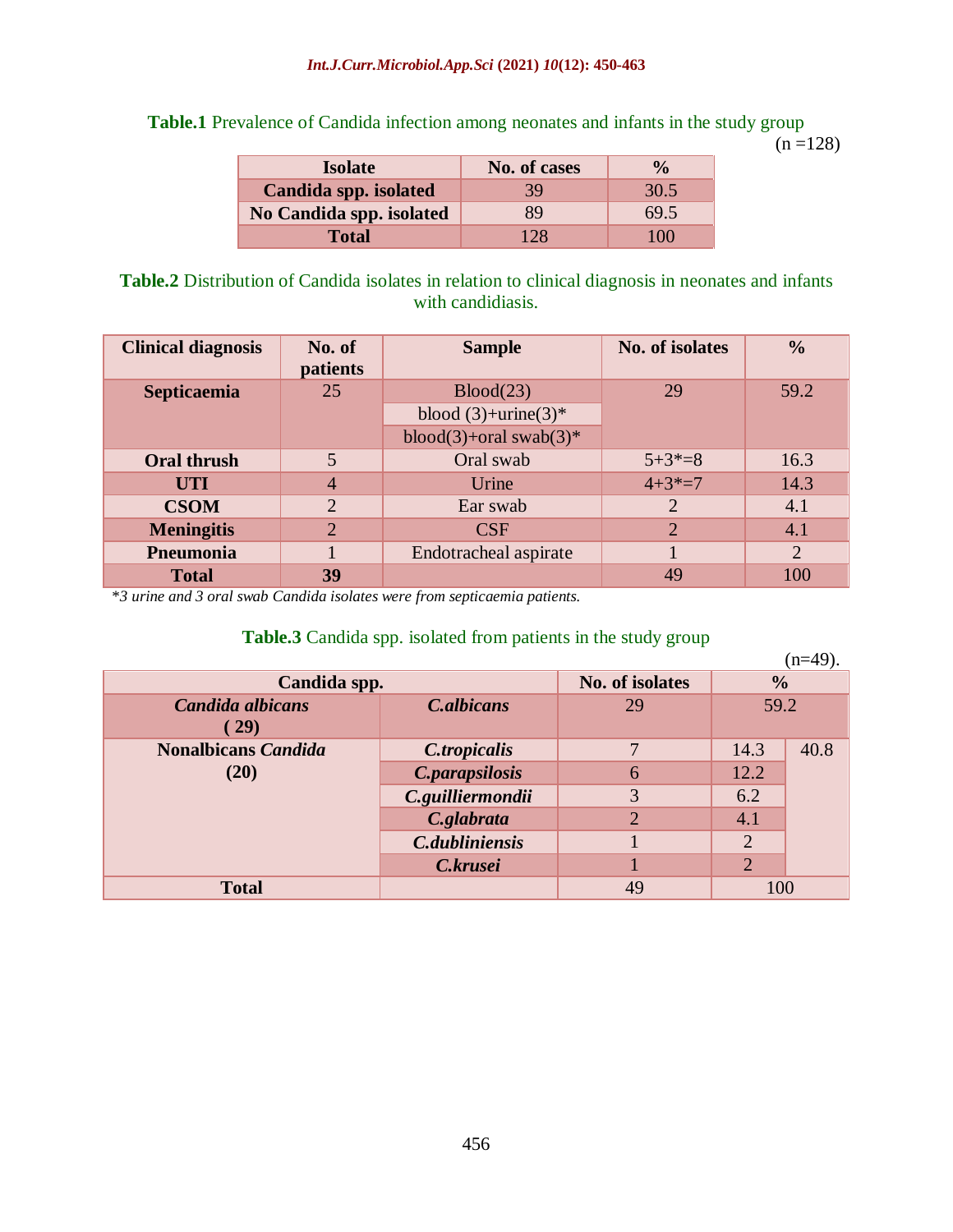| <b>Specimen</b>              |             |                                   |                              | <b>Species of Candida</b>             |                          |                               |           | <b>Total</b> |
|------------------------------|-------------|-----------------------------------|------------------------------|---------------------------------------|--------------------------|-------------------------------|-----------|--------------|
|                              | C. albicans | tropicalis<br>$\ddot{\mathbf{C}}$ | C. parapsilosis              | guilliermondii<br>$\ddot{\mathbf{C}}$ | glabrata<br>$\mathbf{C}$ | dubliniensis<br>$\mathcal{C}$ | C. krusei |              |
| <b>Blood</b>                 | 12(41.4)    | 5(17.2)                           | 5(17.2)                      | 3(10.3)                               | 2(6.9)                   | 1(3.4)                        | 1(3.4)    | 29(59.2)     |
| <b>Oral swab</b>             | 8(100)      |                                   |                              |                                       |                          |                               |           | 8(16.3)      |
| <b>Urine</b>                 | 5(71.4)     | 1(14.3)                           | 1(14.3)                      |                                       | $\overline{\phantom{a}}$ |                               | -         | 7(14.3)      |
| Ear swab                     | 1(50)       | 1(50)                             | $\overline{\phantom{0}}$     |                                       | $\overline{\phantom{0}}$ |                               | -         | 2(4.1)       |
| <b>CSF</b>                   | 2(50)       |                                   | $\qquad \qquad \blacksquare$ |                                       | $\overline{\phantom{a}}$ |                               |           | 2(4.1)       |
| <b>Endotracheal aspirate</b> | 1(100)      | -                                 | $\overline{\phantom{0}}$     |                                       | $\overline{\phantom{0}}$ |                               |           | 1(2.0)       |
| <b>Total</b>                 | 29          | $\overline{7}$                    | 6                            | 3                                     | $\overline{2}$           | 1                             | 1         | 49           |

# **Table.4** Isolation of different Candida spp. from various specimens.

Figures in parenthesis indicate percentage

# **Table.5** Susceptibility pattern of Candida isolates to various antifungal agents by disc diffusion method

| Antifungal agent      | <b>Sensitive</b> | <b>Resistant</b> |
|-----------------------|------------------|------------------|
| <b>Clotrimazole</b>   | 43(87.8)         | 6(12.2)          |
| <b>Fluconazole</b>    | 43(87.8)         | 6(12.2)          |
| <b>Amphotericin B</b> | 48(98)           | 1(2)             |
| <b>Nystatin</b>       | 49(100)          |                  |
| <b>Ketoconazole</b>   | 46(93.9)         | 3(6.1)           |
| <b>Itraconazole</b>   |                  |                  |

Figures in parenthesis indicate percentage

# **Fig.1** Distribution of patients in relation to the clinical diagnosis.

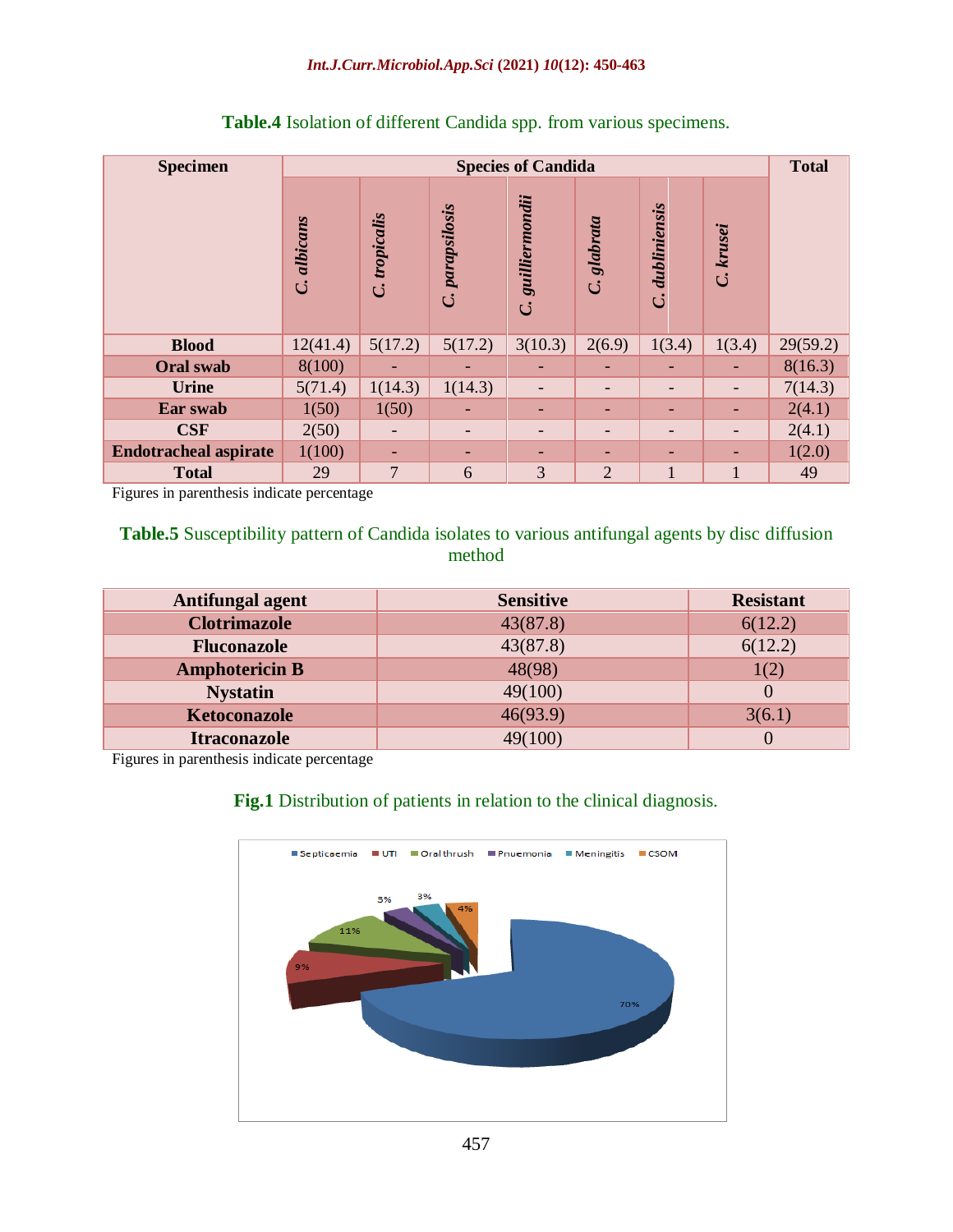| Candida spp.        | No. of isolates | Clotrimazole   |                | Fluconazole  |                | Ketoconazole   |                | <b>Amphotericin B</b> |              | Itraconazole |              | Nystatin       |                |
|---------------------|-----------------|----------------|----------------|--------------|----------------|----------------|----------------|-----------------------|--------------|--------------|--------------|----------------|----------------|
|                     |                 | S              | $\mathbb{R}$   | S            | $\mathbf R$    | S              | $\mathbf R$    | S                     | $\mathbb{R}$ | S            | $\mathbb{R}$ | S              | $\mathbb{R}$   |
| $C_{\cdot}$         | 29              | 27             | 2              | 26           | 3              | 26             | 3              | 29                    | $\mathbf{0}$ | 29           | $\Omega$     | 29             | $\Omega$       |
| albicans            |                 | (93.1)         | (6.8)          | (89.7)       | (10.3)         | (89.7)         | (10.3)         | (100)                 |              | (100)        |              | (100)          |                |
| $C_{\cdot}$         | $\overline{7}$  | 5              | $\overline{2}$ | 6            | 1              | 7              | $\overline{0}$ | 7                     | $\mathbf{0}$ | 7            | $\Omega$     | 7              | $\overline{0}$ |
| tropicalis          |                 | (71.4)         | (28.6)         | (85.7)       | (14.3)         | (100)          |                | (100)                 |              | (100)        |              | (100)          |                |
| $C_{\cdot}$         | 6               | 6              | $\mathbf{0}$   | 6            | $\overline{0}$ | 6              | $\mathbf{0}$   | 5                     | $\mathbf{1}$ | 6            | $\Omega$     | 6              | $\overline{0}$ |
| <i>parapsilosis</i> |                 | (100)          |                | (100)        |                | (100)          |                | (83.3)                | (16.7)       | (100)        |              | (100)          |                |
| $\mathcal{C}$ .     | 3               | $\overline{2}$ | $\mathbf{1}$   | 3            | $\mathbf{0}$   | 3              | $\mathbf{0}$   | 3                     | $\mathbf{0}$ | 3            | $\Omega$     | 3              | $\overline{0}$ |
| guilliermondii      |                 | (66.7)         | (33.3)         | (100)        |                | (100)          |                | (100)                 |              | (100)        |              | (100)          |                |
| $C_{\cdot}$         | 2               | $\overline{2}$ | $\mathbf{0}$   | 2            | $\overline{0}$ | $\overline{2}$ | $\Omega$       | $\overline{2}$        | $\mathbf{0}$ | 2            | $\Omega$     | $\overline{2}$ | $\overline{0}$ |
| glabrata            |                 | (100)          |                | (100)        |                | (100)          |                | (100)                 |              | (100)        |              | (100)          |                |
| $C_{\cdot}$         | 1               | 1              | $\Omega$       | $\mathbf{0}$ | $\mathbf{1}$   | $\mathbf{1}$   | $\mathbf{0}$   | 1                     | $\mathbf{0}$ | 1            | $\Omega$     | 1              | $\Omega$       |
| dubliniensis        |                 | (100)          |                |              | (100)          | (100)          |                | (100)                 |              | (100)        |              | (100)          |                |
| $C_{\cdot}$         | $\mathbf{1}$    | $\mathbf{0}$   | $\mathbf{1}$   | $\mathbf{0}$ | 1              | $\mathbf{1}$   | $\mathbf{0}$   | $\mathbf{1}$          | $\mathbf{0}$ | $\mathbf{1}$ | $\Omega$     | $\mathbf{1}$   | $\overline{0}$ |
| krusei              |                 |                | (100)          |              | (100)          | (100)          |                | (100)                 |              | (100)        |              | (100)          |                |
| <b>Total</b>        | 49              | 43             | 6              | 43           | 6              | 46             | 3              | 48                    | $\mathbf{1}$ | 49           | $\Omega$     | 49             | $\overline{0}$ |
|                     |                 | (87.8)         | (12.2)         | (47.8)       | (12.2)         | (93.9)         | (8.1)          | (98)                  | (2)          | (100)        |              | (100)          |                |

**Table.6** Antifungal susceptibility pattern of various Candida spp. by disc diffusion method.

Figures in parenthesis indicate percentage

#### **Table.7** MIC values for Fluconazole (Broth microdilution method)

| Candida spp.      | MIC of fluconazole (µg/ ml) |                          |                |                          |                          |    |                          |           |                       |
|-------------------|-----------------------------|--------------------------|----------------|--------------------------|--------------------------|----|--------------------------|-----------|-----------------------|
|                   | 0.5                         |                          | $\overline{2}$ | 4                        | 8                        | 16 | 32                       | $\geq 64$ |                       |
| C. albicans       | 26                          |                          |                | $\overline{\phantom{0}}$ | $\overline{\phantom{0}}$ |    | 1(3.4)                   | 2(6.9)    | 29                    |
| C. tropicalis     | 6                           | -                        |                |                          |                          |    | $\overline{\phantom{0}}$ | 1(14.3)   | $\mathbf{r}$          |
| C. parapsilosis   | 6                           | $\overline{\phantom{0}}$ |                |                          | $\overline{\phantom{0}}$ |    | $\overline{\phantom{0}}$ |           | 6                     |
| C. guilliermondii | 3                           | -                        |                | -                        | -                        |    | -                        | -         | 3                     |
| C. glabrata       | $\overline{2}$              | $\overline{\phantom{0}}$ |                | $\overline{\phantom{0}}$ | $\overline{\phantom{0}}$ |    | $\qquad \qquad$          | -         | $\mathcal{D}_{\cdot}$ |
| C. krusei         |                             |                          |                |                          |                          |    | $\overline{\phantom{0}}$ | 1(100)    |                       |
| C. dubliniensis   |                             |                          |                |                          | $\overline{\phantom{0}}$ |    | $\overline{\phantom{0}}$ | 1(100)    |                       |
| <b>Total</b>      | 43                          | -                        |                |                          |                          |    |                          | 5         | 49                    |

Figures in parenthesis indicate percentage

(S,  $\le$ 8 µg/ml; S-DD,  $>8$  µg/ml and  $\le$ 32 µg/ml; R,  $>$ 32 µg/ ml)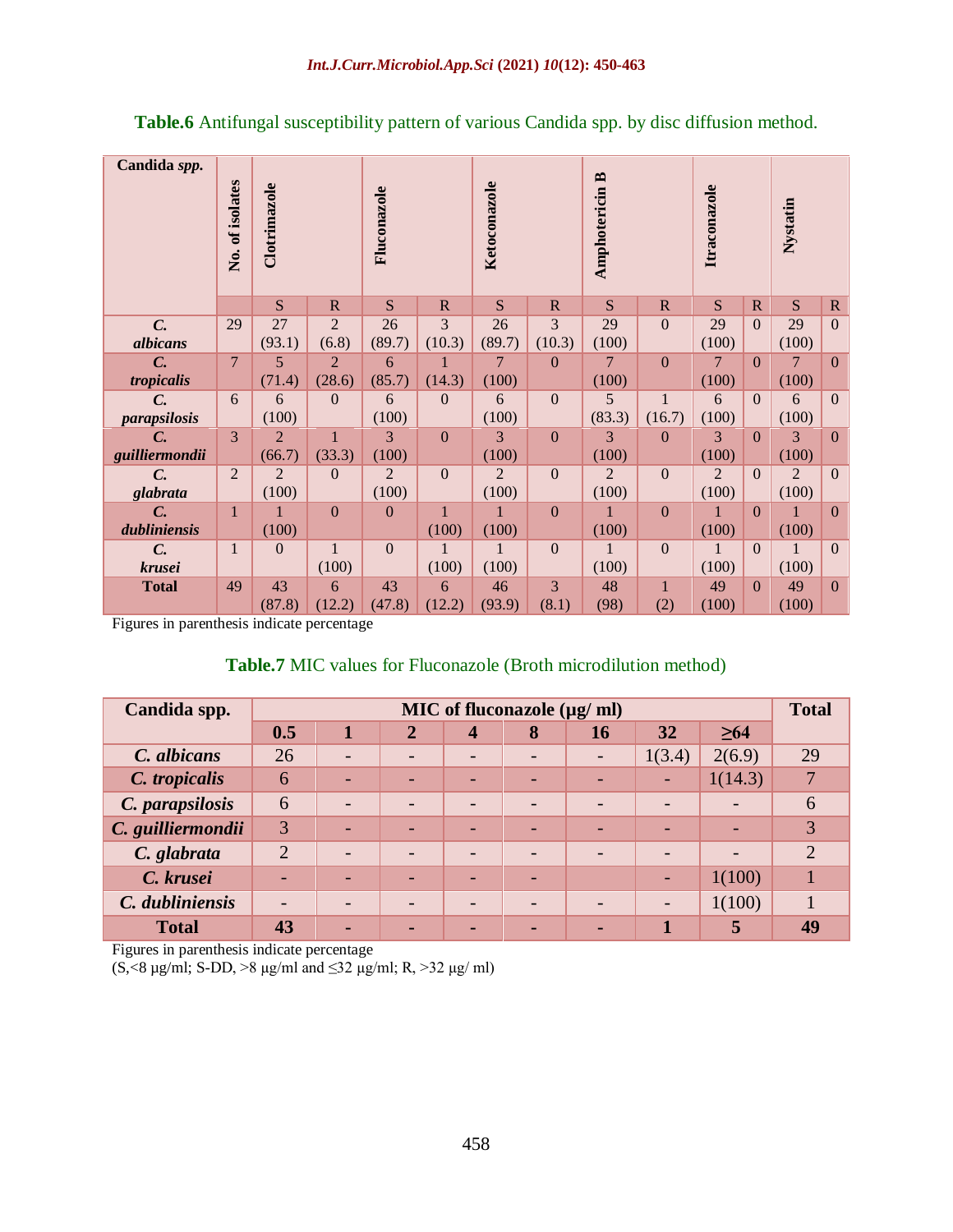| Candida spp.      |                | MIC of ketoconazole $(\mu g/\text{ml})$ |                          |                          |                          |                          |                          |                          |                          |                |  |  |
|-------------------|----------------|-----------------------------------------|--------------------------|--------------------------|--------------------------|--------------------------|--------------------------|--------------------------|--------------------------|----------------|--|--|
|                   | $\leq 0.06$    | 0.125                                   | 0.25                     | 0.5                      |                          | $\mathbf{2}$             | $\overline{\mathbf{4}}$  | 8                        | 16                       |                |  |  |
| C. albicans       | 27             | $\overline{\phantom{0}}$                | $2(6.9\%)$               | $\qquad \qquad$          | $\overline{\phantom{0}}$ | $\overline{\phantom{0}}$ | $\overline{\phantom{0}}$ | $\overline{\phantom{0}}$ | -                        | 29             |  |  |
| C. tropicalis     |                |                                         |                          | $\overline{\phantom{0}}$ | $\overline{\phantom{0}}$ | $\overline{\phantom{0}}$ | $\overline{\phantom{0}}$ | -                        | -                        |                |  |  |
| C. parapsilosis   | 6              |                                         | $\overline{\phantom{0}}$ | $\overline{\phantom{0}}$ | $\overline{\phantom{0}}$ | $\overline{\phantom{0}}$ | $\overline{\phantom{0}}$ | $\overline{\phantom{0}}$ | -                        | 6              |  |  |
| C. guilliermondii | 3              |                                         |                          | ۰                        | -                        | $\overline{\phantom{0}}$ | н.                       | -                        | -                        | 3              |  |  |
| C. glabrata       | $\overline{2}$ |                                         | $\overline{\phantom{0}}$ | ۰                        | $\overline{\phantom{0}}$ | $\overline{\phantom{0}}$ | $\overline{\phantom{0}}$ | $\overline{\phantom{0}}$ | $\overline{\phantom{0}}$ | $\mathfrak{D}$ |  |  |
| C. krusei         |                | $\overline{\phantom{0}}$                | $\overline{\phantom{a}}$ | $\overline{\phantom{0}}$ | $\overline{\phantom{0}}$ | $\overline{\phantom{0}}$ | $\overline{\phantom{0}}$ | -                        | -                        |                |  |  |
| C. dubliniensis   | -              |                                         | $1(100\%)$               | ۰                        | $\overline{\phantom{a}}$ | $\overline{\phantom{0}}$ | -                        | $\overline{\phantom{0}}$ | $\overline{\phantom{0}}$ |                |  |  |
| <b>Total</b>      | 46             | $\blacksquare$                          | $3(6.1\%)$               | $\blacksquare$           |                          | н.                       | $\blacksquare$           | -                        |                          | 49             |  |  |

#### **Table.8** MIC of ketoconazole (Broth microdilution method)

Figures in parenthesis indicate percentage

(MIC of  $>0.125$  µg /ml by M27- A are less likely to respond to ketoconazole)

#### **Table.9** MIC of amphotericin B. (Broth microdilution method)

| Candida spp.     |                | <b>MIC</b> of amphotericin B<br>$(\mu g/\text{ml})$                                      |                          |                          |                              |                          |                          |                          |                              |                |  |  |
|------------------|----------------|------------------------------------------------------------------------------------------|--------------------------|--------------------------|------------------------------|--------------------------|--------------------------|--------------------------|------------------------------|----------------|--|--|
|                  | $\leq 0.06$    | 0.25<br>0.5<br>0.125<br>8<br>$\overline{2}$<br><b>16</b><br>1<br>$\overline{\mathbf{4}}$ |                          |                          |                              |                          |                          |                          |                              |                |  |  |
| C. albicans      | 29             | $\overline{\phantom{0}}$                                                                 | $\overline{\phantom{a}}$ | $\overline{\phantom{a}}$ | $\qquad \qquad \blacksquare$ | $\overline{\phantom{0}}$ | $\overline{\phantom{0}}$ | $\overline{\phantom{0}}$ | $\overline{\phantom{0}}$     | 29             |  |  |
| C. tropicalis    | 7              | ٠                                                                                        | $\overline{\phantom{0}}$ | $\overline{\phantom{0}}$ | ٠                            | $\overline{\phantom{0}}$ | $\overline{\phantom{0}}$ | ٠                        | ۰                            | $\overline{7}$ |  |  |
| C. parapsilosis  | 5              | $\overline{\phantom{0}}$                                                                 | $\overline{\phantom{0}}$ | $\overline{\phantom{0}}$ | $(16.7\%)$                   | $\overline{\phantom{0}}$ | -                        | ۰                        | $\overline{\phantom{0}}$     | 6              |  |  |
| C.guilliermondii | 3              | $\overline{\phantom{0}}$                                                                 | $\overline{\phantom{0}}$ | ٠                        |                              | -                        | ۰                        | $\overline{\phantom{0}}$ | ٠                            | 3              |  |  |
| C. glabrata      | $\overline{2}$ | $\overline{\phantom{a}}$                                                                 | $\overline{\phantom{a}}$ | $\overline{\phantom{0}}$ | $\qquad \qquad \blacksquare$ | $\overline{\phantom{0}}$ | $\overline{\phantom{0}}$ | $\overline{\phantom{0}}$ | $\overline{\phantom{0}}$     | $\overline{2}$ |  |  |
| C. krusei        |                | $\overline{\phantom{0}}$                                                                 | $\overline{\phantom{0}}$ | $\overline{\phantom{0}}$ | ٠                            | ٠                        | $\overline{\phantom{0}}$ | ٠                        | ۰                            |                |  |  |
| C. dubliniensis  |                | $\overline{\phantom{a}}$                                                                 | $\overline{\phantom{a}}$ | $\overline{\phantom{a}}$ | $\qquad \qquad \blacksquare$ | $\overline{\phantom{0}}$ | $\overline{\phantom{0}}$ | $\overline{\phantom{0}}$ | $\qquad \qquad \blacksquare$ |                |  |  |
| <b>Total</b>     | 48             | $\blacksquare$                                                                           | $\blacksquare$           | ٠                        |                              | $\blacksquare$           | -                        | $\blacksquare$           | ٠                            | 49             |  |  |

Figures in parenthesis indicate percentage

(MICs of  $>1$  µg/ml are probably resistant; M27-A)

**Fig.2**



## **Blood samples**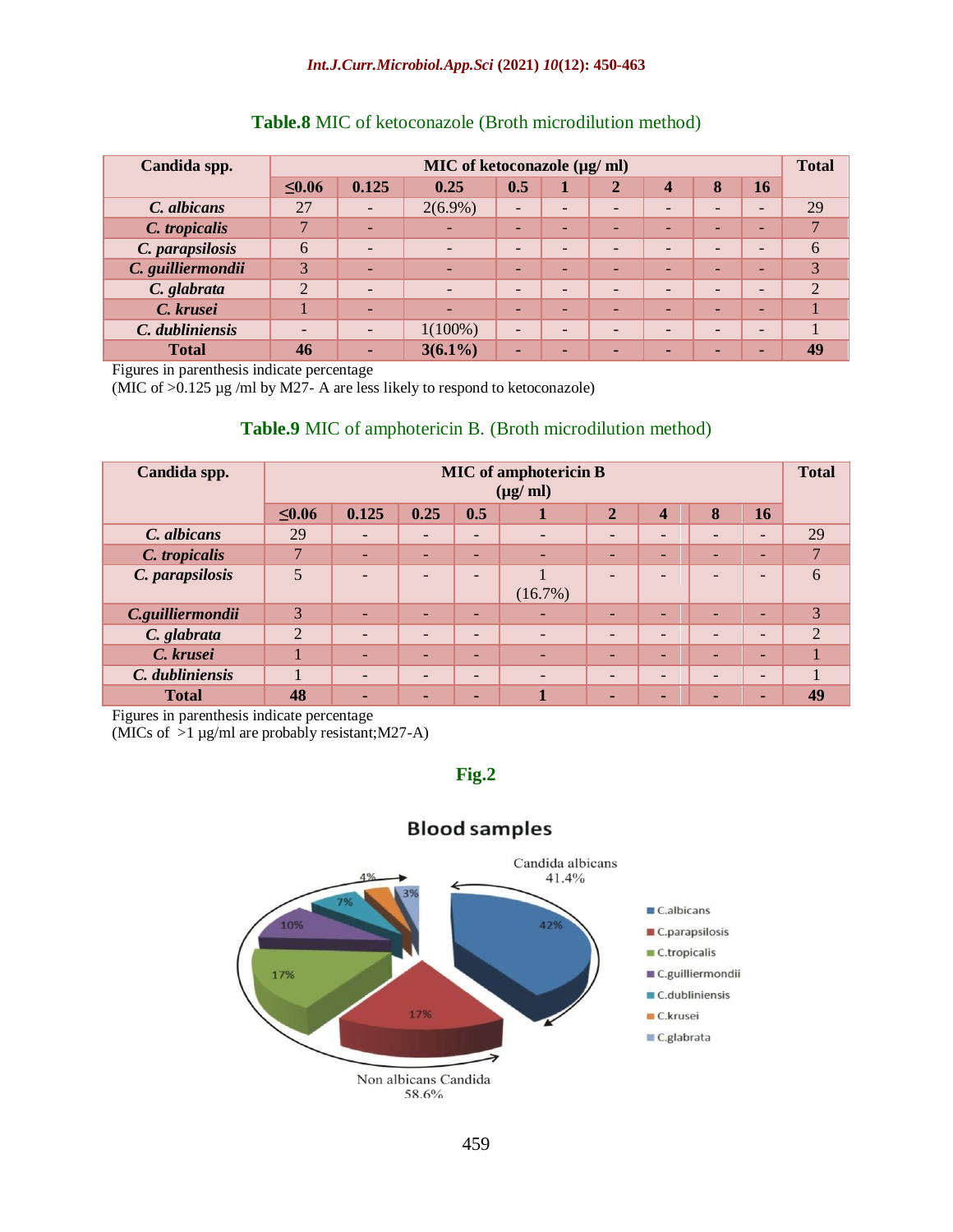Strains of *C. parasilosis, C. glabrata* were sensitive to fluconazole 1 (16.6%) *C. parasilosis* isolates was amphoterecin B resistant. In China, Ying Liang Yang *et al.,* found that all *C. parapsilosis* isolates were sensitive to fluconazole and the *C. krusei*  isolates had the highest resistance rate to fluconazole (42).

We found that C. glabrata was sensitive to all the drugs tested. High degree of resistance to azoles was seen among *C. krusei* (78.57%) and *C. glabrata* (63.16%) by Deepak J., *et al.,* (24). Steinbach W.J. (43) found only 63% of *C. glabrata* isolates in children < 1 year of age to be susceptible to fluconazole. Although resistance to AMB was quite low (3.79%), but is a matter of concern as emergence of such isolates may pose serious therapeutic challenges and also increases risk of nosocomial infection. AMB constitutes the most preferred agent for the treatment of neonatal candidiasis (44).

In our study the results of susceptibity by disc diffusion method and with broth microdilution method were found to be almost same. 3.4% isolates of *C. albicans* had MIC value of 32 µg/ ml. 6.9% of *C. albicans* and 16.7% of *C. tropicalis* had a MIC value of >32 µg/ ml and 100% of *C. dubliniensis* had a MIC value of 64 µg/ ml. This showed that 6.9% isolates of *Candida albicans* were resistant to fluconazole and 1(3.4%) isolate was dose dependent sensitive, while 1(16.7%) isolate of *C. tropicalis* and 1(100%) isolate of *C. dubliniensis* were resistant to fluconazole. Pfaller *et al.,* (45) have also reported similar MICs for fluconazole (32 to 128µg/ ml). Colombo *et al.,* (46) also reported MIC value of >32 µg/ ml for fluconazole. However, they reported a MIC range of 0.125 to>32 µg/ ml.

Overall 10.2% Candida spp. were resistant to fluconazole by broth micro dilution method which was approximately same as by disc

diffusion method (12.2%), as isolate of *C.albicans* was dose dependent sensitive.

The results of susceptibility pattern of ketoconazole and amphotericin B were found to correlate with the findings of disc diffusion method. We did not find any resistance to itraconazole and nystatin. These findings were in accordance with Pfaller *et al.,* (47).

The predominant Candida spp. causing candidaemia were the non albicans *Candida*  (NAC) although *Candida albicans* were the overall predominant group in Candidiasis patient. Among the NAC Blood stream infection (BSI), *C.tropicalis* and *C. parapsilosis* were the common species isolated. Other NAC species causing BSI among neonates and infants were *C.guilliermondii*, *C.glabrata*, *C.dubliniensis* and *C.kursei*.

On studying the susceptibility pattern of various Candida isolates, we observed that all the isolates were sensitive to itraconazole and nystatin. Among individual species, the incidence of fluconazole resistance among *C.albicans* isolates was 10.3%, while ketoconazole was 6.9% resistant, clotrimazole was 6.8% resistant. Among *C.tropicalis*, 1(14.2%) and 2(28.6%) isolates were fluconazole and clotrimazole resistant respectively. 1 (16.6%) *C.parasilosis* isolate was amphoterician B resistant. *C.glabrata* was sensitive to all antifungal agents tested. 1(100%) isolate of *C.dubliniensis* was fluconazole resistant. 1(100%) isolate of *C.kursei* was resistant to clotrimazole and fluconazole.

Candida is significantly rising. Non albicans candidiasis should be considered when initiating antifungal prophylaxis as they possess a different antifungal susceptibility spectrum from *C. albicans.*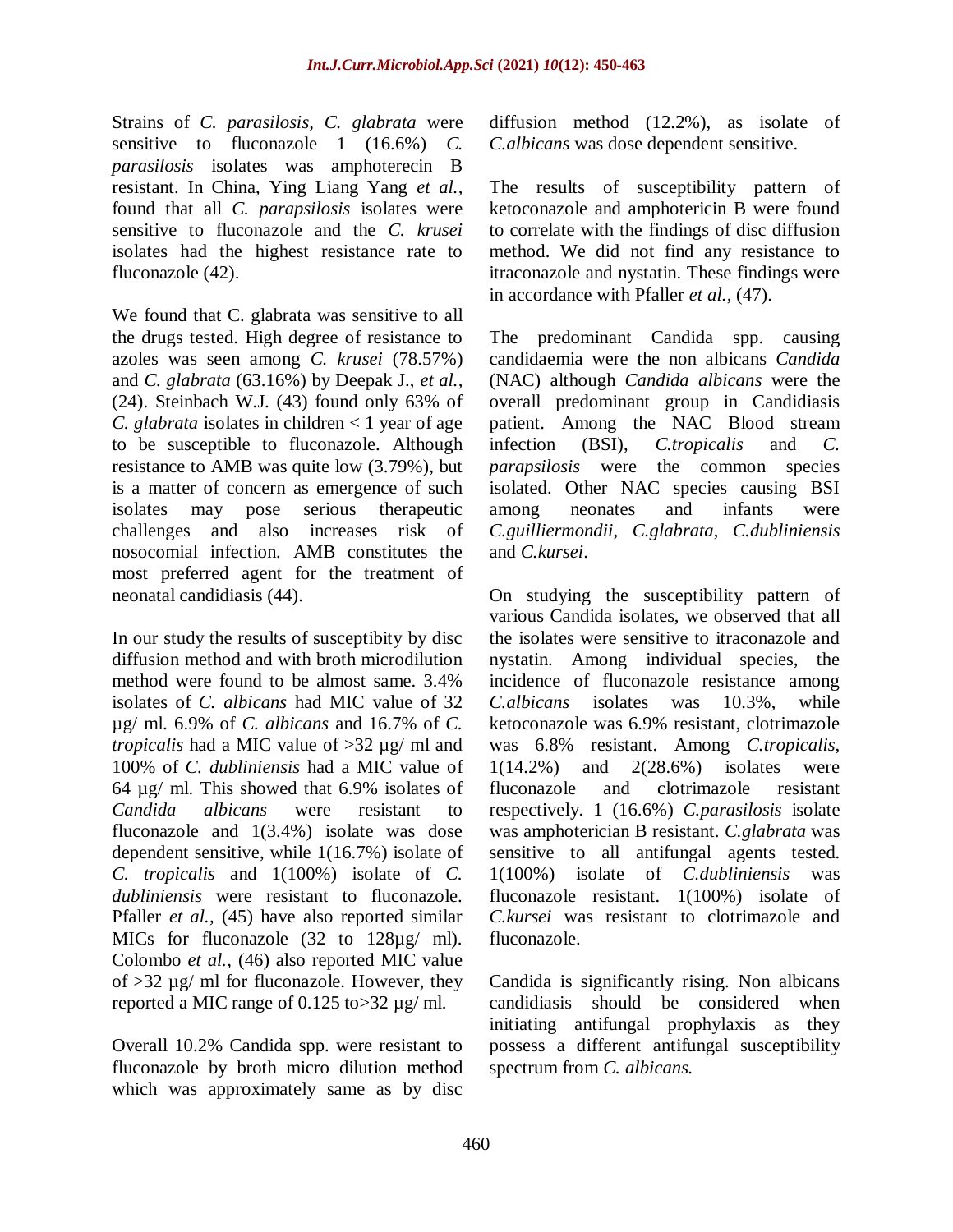Therefore clinicians should strongly suspect Candida infection other than a bacterial infection in neonates and infants belonging to high risk group. Pediatricians should request for fungal culture and antifungal susceptibility testing before initiating antifungal prophylaxis.

# **References**

- 1. Kaufman D, Fairchild K D. Clinical microbiology of bacterial and fungal sepsis in very-low-birth-weight infants. Clin Microbiol.2004; 17(3):638-80.
- 2. Ortega M., Marco F., Soriano A., Almela M., Martınez J. A., Lopez J., Pitart, C. & Mens J. *Candida* species bloodstream infection: epidemiology and outcome in a 12. single institution from 1991 to 2008.2011. J Hosp Infect 77, 157–161.
- 3. Enoch D A, Ludlam H A, Brown N M. Invasive fungal infections: a review of epidemiology and management options. J Med Microbiol 2006;55:809-818.
- 4. Stoll B J, Hansen N, Fanaroff A A *et al.,* Late-onset sepsis in very low birth weight neonates: the experience of the NICHD Neonatal Research Network. Pediatrics. 2002; 110(1):285–291.
- 5. Nadeem S G, Hakim S T, Kazmi S U. Use of CHROMagar Candida for the presumptive identification of Candida species directly from clinical specimens in resource-limited settings. Libyan J Med 2010,5:2144
- 6. Chakrabarti A, Mohan B, Shrivastava S K, Marak R S, Ghosh A, Ray P. Change in 16. distribution and antifungal susceptibility of Candida species isolated from candidaemia cases in a tertiary care centre during 1996- 2000. Indian J Med Res 2002;116:5-12.
- 7. Johnson E M, Warnock D W. [Azole drug](https://www.ncbi.nlm.nih.gov/pubmed/8626255)  [resistance in yeasts.J](https://www.ncbi.nlm.nih.gov/pubmed/8626255) Antimicrob Chemother. 1995 Nov;36(5):751-5
- 8. Deorukhkar S and Saini S. Non albicans

species distribution, virulence factors and antifungal susceptibility profile. International Journal of Medical Science and Public Health. 2013; 2 (3): 533–538.

- 9. Chander J. Text Book of Medical Mycology, 3rd edition. 2009; 20:274-279.
- 10. Mackie T J ; Collee J G; McCartney J E *et al.,* [Mackie and McCartney practical](http://www.worldcat.org/title/mackie-and-mccartney-practical-medical-microbiology/oclc/818850072?referer=di&ht=edition)  [medical microbiology.](http://www.worldcat.org/title/mackie-and-mccartney-practical-medical-microbiology/oclc/818850072?referer=di&ht=edition) 2007;  $14<sup>th</sup>$  ed. Elsevier Publication.
- 11. [Chakrabarti A,](http://www.ncbi.nlm.nih.gov/pubmed/?term=Chakrabarti%20A%5BAuthor%5D&cauthor=true&cauthor_uid=8840655) [Ghosh A,](http://www.ncbi.nlm.nih.gov/pubmed/?term=Ghosh%20A%5BAuthor%5D&cauthor=true&cauthor_uid=8840655) [Batra R,](http://www.ncbi.nlm.nih.gov/pubmed/?term=Batra%20R%5BAuthor%5D&cauthor=true&cauthor_uid=8840655) [Kaushal](http://www.ncbi.nlm.nih.gov/pubmed/?term=Kaushal%20A%5BAuthor%5D&cauthor=true&cauthor_uid=8840655)  [A,](http://www.ncbi.nlm.nih.gov/pubmed/?term=Kaushal%20A%5BAuthor%5D&cauthor=true&cauthor_uid=8840655) [Roy P,](http://www.ncbi.nlm.nih.gov/pubmed/?term=Roy%20P%5BAuthor%5D&cauthor=true&cauthor_uid=8840655) [Singh H.](http://www.ncbi.nlm.nih.gov/pubmed/?term=Singh%20H%5BAuthor%5D&cauthor=true&cauthor_uid=8840655) Antifungal susceptibility pattern of non-albicans *Candida* species & distribution of species isolated from Candidaemia cases over a 5 year period *I*ndian J Med Res. 1996 Aug;104:171-6.
- Reference method for broth dilution testing of yeast approved standard. 2nd ed. Wayne, PA: NCCLS; 2002. National Committee for Clinical Laboratory Standards. M.27-A2.
- 13. Pfaller M A and Diekema D J. Epidemiology of invasive candidiasis: a persistent public health problem. Clin Microbiol Rev. 2007; 20:133-63.
- 14. Altuncu E, Bilgen H, Cerikcioglu N *et al.,* Neonatal Candida infections and the antifungal susceptibilities of the related Candida species. Mikrobiyol Bul. 2010; 44(4):593-603.
- 15. Belet N, Cifti E, Aysev D *et al.,* Invasive Candida Infections in children:the clinical characteristics and species distribution and antifungal susceptibility of Candida spp. Turk J Pediatr. 2011; 53(5): 489-98.
- 16. Ariff S, Saleem A F, Soofi S B *et al.,* Clinical spectrum and outcomes of neonatal candidiasis in a tertiary care hospital in Karachi, Pakistan. J Infect Dev Ctries. 2011; 5(3):216-223.
- 17. S Narain. Neonatal systemic candidiasis in a tertiary care centre. Indian journal of medical microbiology. 2003; 21 (1): 56- 58.
- *Candida* species: its isolation pattern, 18. Kaur R, Goyal R, Dhakad M S *et al.,*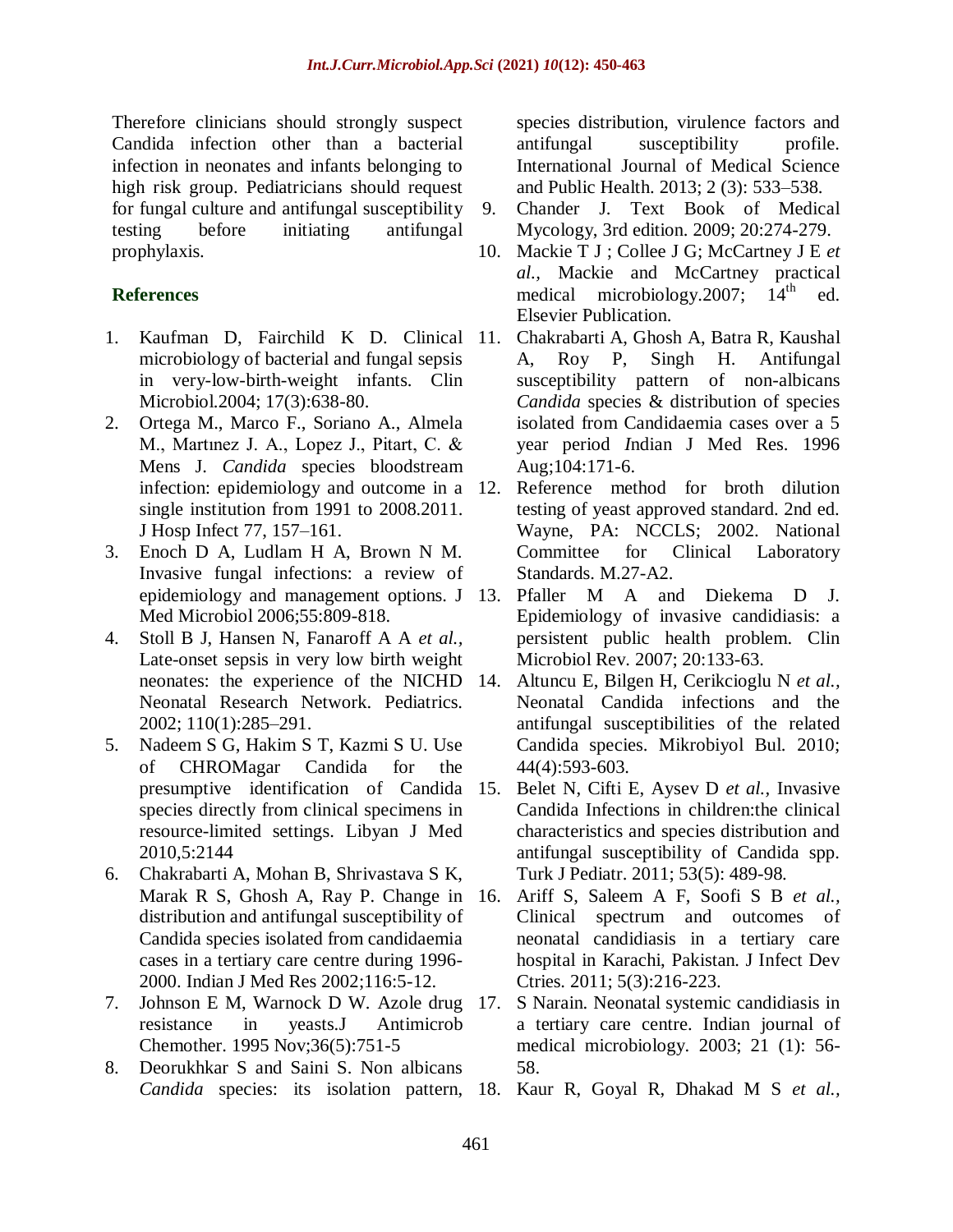Epidemiology and Virulence Determinants including Biofilm Profile of *Candida* Infections in an ICU in a Tertiary Hospital 27. in India. Journal of Mycology.2014 ;14Article ID 303491, 8 pages.

- 19. Kotwal A, Biswas D, Sharma J P, *et al.,* An observational study on the epidemiological and mycological profile of Candidemia in ICU patients. Med Sci Monit. 2011; 17(11): 663-668.
- 20. Shivaprakasha S, Radhakrishnan K and Karim P. Candida spp. other than *Candida albicans*: a major cause of fungaemia in a tertiary care centre. Indian Journal of Medical Microbiology. 2007; 25 (4):405– 407.
- 21. Goel N, Ranjan P K, Agarwal R, Chaudhary U, Sanjeev N. Emergence of nonalbicans Candida in neonatal septicemia and antifungal susceptibility: Experience from a tertiary care centre. J Lab Physicians. 2009; 1:53-5.
- 22. Kothavade R J, Kura M M, Valand A G *et al., Candida tropicalis:* Its prevalence, pathogenicity and increasing resistance to fluconazole. J Med Microbiol. 2010; 59:873-80.
- 23. Deorukhkar S. C. and Saini S, "Species distribution and antifungal susceptibility 32. profile of *Candida* species isolated from blood stream infections. Journal of Evolution of Medical and Dental Sciences. 2012 vol.1,no.3,pp.241–249.
- 24. Deepak J, Sharma M, Pal S. Emergence of Non-Albicans *Candida* Species in Neonatal Candidemia. North American Journal of Medical Sciences. 2013; 5(9):541-545.
- 25. Trick W E, Fridkin S K, Edwards J R, Hajjeh R A, Gaynes R P. Secular trend of hospital-acquired candidemia among intensive care unit patients in the United States during 1989-1999. Clin Infect Dis 35. 2002; 35: 627-30.
- 26. Kontoyiannis D P, Vaziri I, Hanna H A *et al.,* Risk factors for *Candida tropicalis*

fungemia in patients with cancer. Clin Infect Dis. 2001; 33:1676–1681.

- 27. Gelotar P, Mundra N A, Sinha M *et al., Candida* infection in neonates. J pharma biomed sci.2012; vol 23 issue 23.
- 28. Roilides E, Farmaki E, Evdoridou J *et al.,* Neonatal candidiasis: analysis of epidemiology, drug susceptibility, and molecular typing of causative isolates. Eur J Clin Microbiol Infect Dis. 2004; 23: 745–750.
- Pires, R. H., Santos, J. M., Zaia, J. E., Martins, C. H. G. & Mendes Giannini, M. J. *Candida parapsilosis* complex water isolates from a haemodialysis unit: biofilm production and in vitro evaluation of the use of clinical antifungals. Mem Inst Oswaldo Cruz (2011a)106, 646–654.
- [Fairchild K D,](https://www.ncbi.nlm.nih.gov/pubmed/?term=Fairchild%20KD%5BAuthor%5D&cauthor=true&cauthor_uid=11791097) [Tomkoria S,](https://www.ncbi.nlm.nih.gov/pubmed/?term=Tomkoria%20S%5BAuthor%5D&cauthor=true&cauthor_uid=11791097) [Sharp E C,](https://www.ncbi.nlm.nih.gov/pubmed/?term=Sharp%20EC%5BAuthor%5D&cauthor=true&cauthor_uid=11791097) [Mena F V.](https://www.ncbi.nlm.nih.gov/pubmed/?term=Mena%20FV%5BAuthor%5D&cauthor=true&cauthor_uid=11791097) Neonatal Candida glabrata sepsis: clinical and laboratory features compared with other Candida species. [Pediatr Infect Dis J.](https://www.ncbi.nlm.nih.gov/pubmed/11791097) 2002 Jan;21(1):39-43.
- 31. Fidel, P. L., Vazquez, J. A. & Sobel, J. D. *Candida glabrata*: Review of epidemiology, pathogenesis and clinical disease with comparison to *C. albicans*. Clin Microbiol Rev.1999; 12, 80–96.
- Xess I, Jain N, Hasan F, Mandal P, Banerjee U. Epidemiology of candidemia in a tertiary care centre of North India: 5- Year Study. Infection 2007;35:256-9.
- 33. Narang A, Agarwal P R, Chakrabarti A *et al.,* Epidemiology of systemic candidiasis in a tertiary care neonatal unit. J Trop pediatrics. 1998; 44(2):104-108.
- 34. Changdeo S. Aher, Species ditribution, virulence factors and antifungal susceptibility profile of *Candida* isolated from Oropharyngeal lesions HIV infected paients.Int. J Cur Micobl. Ap Sci. 2014; 3(1): 453-460.
- 35. Mokaddas E M, Al-Sweih N A, Khan Z U. Species distribution and antifungal susceptibility of *Candida* bloodstream isolates in Kuwait: a 10-year study.